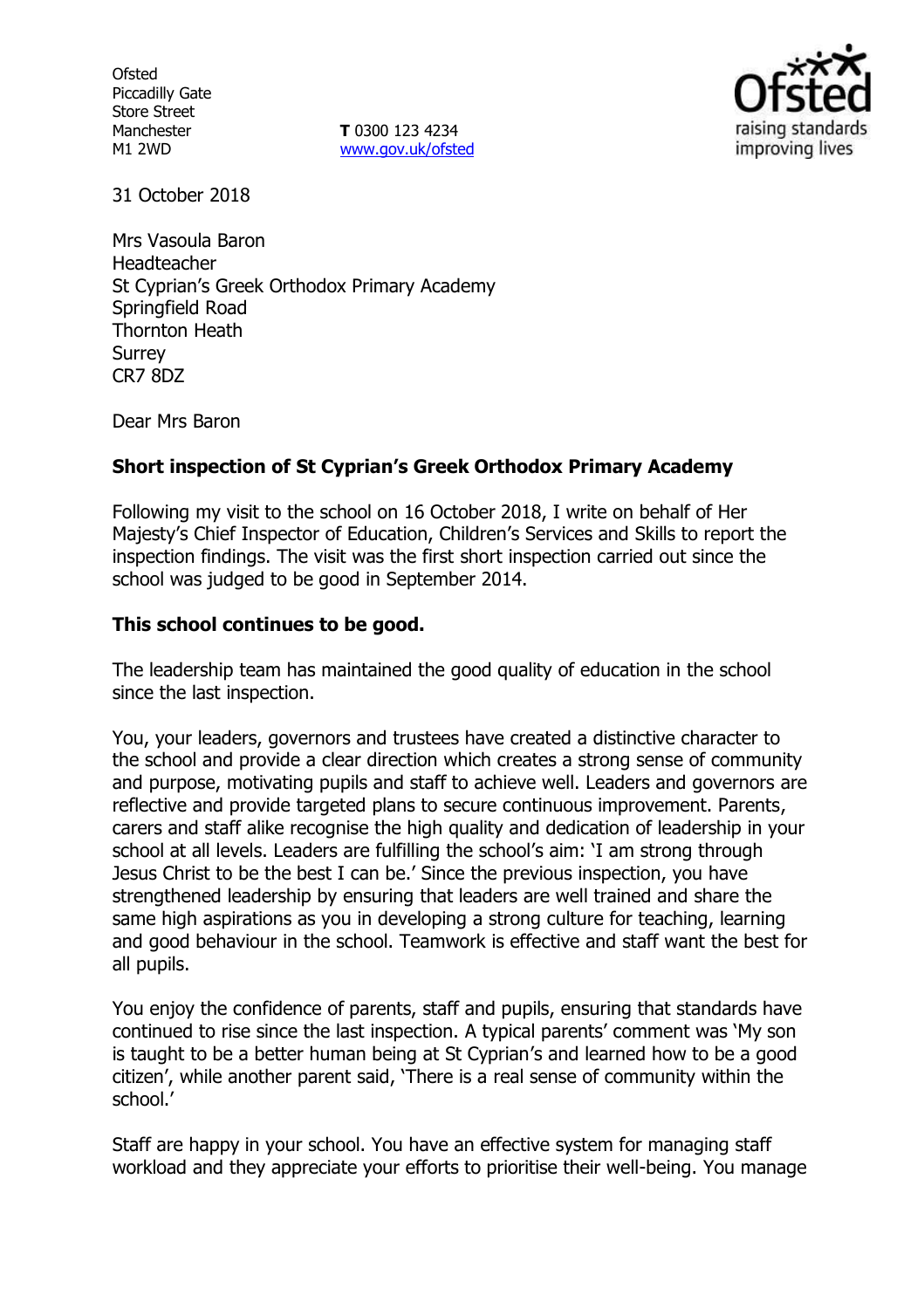

staff performance well. You ensure that staff take responsibility for developing their own teaching, while working to achieve the school improvement priorities.

Teaching remains a strong feature of the school. Teachers question pupils effectively and make sure that they have to think hard about their answers. Pupils are keen to listen to others and discuss their answers. You and your team have implemented a rich curriculum which provides pupils with strong literacy and numeracy skills, as well as good general knowledge, especially about Greek culture. Teachers and other adults are committed to pupils developing a wide range of vocabulary. Pupils in key stage 2 would benefit from further studying other elements of history and geography to ensure that their education is well rounded.

You recognise in your strong school evaluation that writing outcomes for the most able at the end of key stage 2 are not where you want them to be and that those pupils could make better progress. Consequently, this academic year, you are focusing on improving the quality of teaching in writing. You told me that, to strengthen writing progress further, teachers are working on developing opportunities for writing across the wider curriculum and also on raising their overall expectations, particularly for the most able.

Pupils are helpful, polite and well mannered. They listen well and respect the opinions of others. Their attitudes to learning are positive. Pupils enjoy their work and talk about their desire to do as well as they can. Pupils understand well the ethos of the school, with a number of pupils telling me, 'We follow the St Cyprian's way, which is to love, care and look after ourselves, our community, our school and each other.' Pupils are keen to take on responsibilities. This was exemplified by the positive attitude of the school council. Pupils say that they enjoy the wide range of clubs, trips and special events that are on offer. On the day of the inspection, you were running a special school community breakfast to raise funds for cancer research.

Governors have a good understanding of the school's strengths and areas for development. This is because they visit regularly and know the school well. Governors keep their knowledge and skills up to date through regular training. They use their skills to keep a careful watch on the quality of the school culture and on pupils' progress. They provide a good level of challenge for leaders through welltargeted and challenging questioning at meetings.

### **Safeguarding is effective.**

The leadership team has ensured that all safeguarding arrangements are fit for purpose. The school makes systematic and thorough checks on all staff, governors and volunteers. You have made sure that the site is safe and secure. Leaders and other staff are vigilant in spotting potential risks and they take action quickly to minimise them.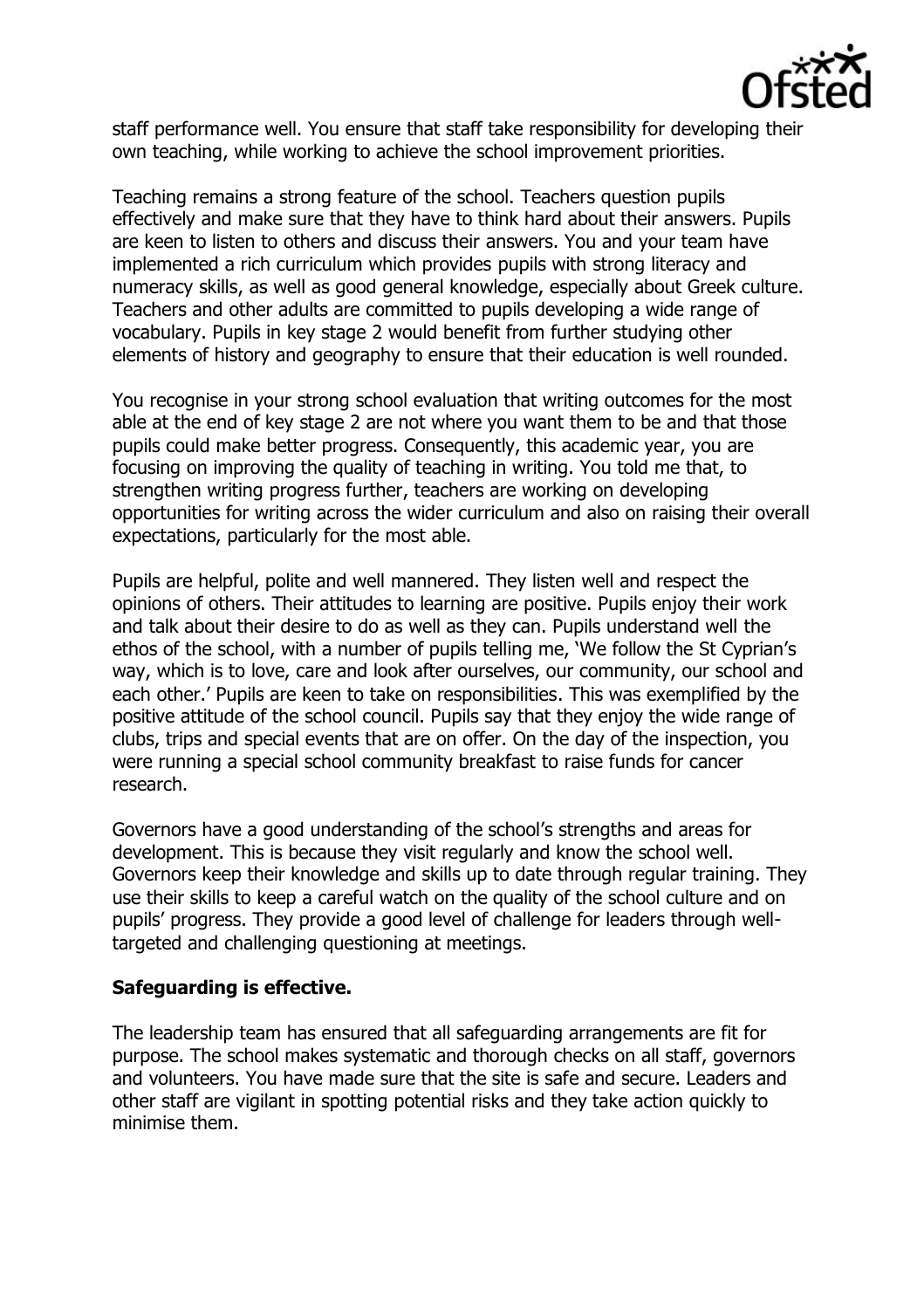

The school is strong in supporting pupils and their families when they are in significant need. You and your senior staff are dogged in pursuing external help for pupils and take action to provide support if there is a delay in securing expertise.

Parents who completed Ofsted's online questionnaire, Parent View, feel their children are safe. Pupils told me that they feel safe at school and that bullying is rare. They said that there is always an adult to turn to if they need help. They have a good awareness of when they may be at risk and how to manage this effectively, including the risks associated with gangs and the internet. Pupils also talk with good knowledge about staying healthy, both physically and mentally.

# **Inspection findings**

- During the inspection, I met with you and your leadership team to discuss the school's progress since the previous inspection, as well as current standards and progress. We agreed the following lines of enquiry: how well leaders have increased progress rates in reading and writing for the most able by the end of key stage 2; how successful leaders have been in lowering the rate of exclusion and ensuring that behaviour is consistently good; and, lastly, how leaders have structured the curriculum so that it is broad and balanced and challenges the most able.
- Overall, St Cyprian's is a high-achieving school. For three consecutive years, you have exceeded the national averages in the following statutory assessments: early years children reaching a good level of development; Year 1 pupils achieving the required standard in the phonics screening check; pupils in Year 2 reaching the expected standards in reading, writing and mathematics; and, at the end of key stage 2, pupils achieving at or above the national averages in reading, writing and mathematics. However, in 2018, the most able pupils did not make enough progress in reading and writing at the end of key stage 2. You have already addressed this concern in reading but there is still work to do in writing. You have made a good start to addressing this priority through your middle leaders working with teachers to raise their overall expectations. Middle leaders are also training teachers to use previous assessment information for the most able to set challenging tasks and, particularly, to apply their learning across subjects through problem-solving.
- Fixed-term exclusions were above the national average for three consecutive years from 2013 to 2016. Since 2017, they have dropped significantly and, by July 2018, were below the national average. This is because you have improved teachers' ability to differentiate lessons to meet the needs of all pupils, especially those who struggle to concentrate. You use external expertise well to help you determine the needs of pupils and you have trained staff to deal with incidents of poor behaviour. Overall, behaviour is good across the school, both in lessons and at playtimes. Pupils told me that children behave well in the school and the rules are clear. They said that teachers remind them of the rules when needed.
- The school places most emphasis on the teaching of core literacy and numeracy skills and this is reflected in your outcomes. You have enriched the curriculum through the teaching of the Greek language and other Greek cultural activities,